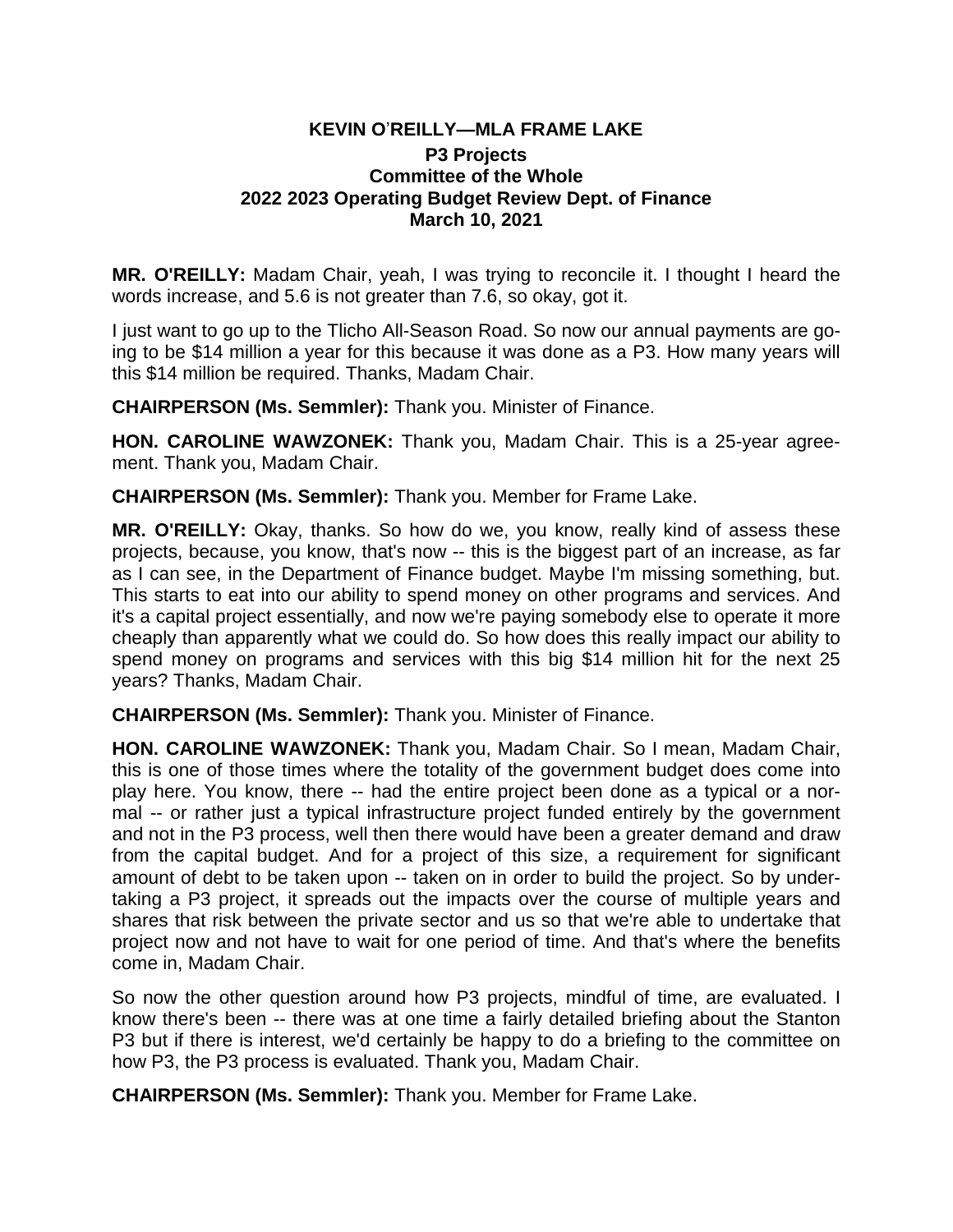**MR. O'REILLY:** Yeah, I think I know enough about P3s that I don't support them, especially when they're large ones like this because I just think that they're not transparent and we're mortgaging our future. But, you know, we can have that debate.

Why is the Stanton project not listed here as a P3? Like, why does the Tlicho All-Season Road show up in Department of Finance rather than in the Department of Infrastructure? Thanks, Madam Chair.

**CHAIRPERSON (Ms. Semmler):** Thank you. Minister of Finance.

**HON. CAROLINE WAWZONEK:** Thank you, Madam Chair. I believe that one would have shown up under Health and Social Services. Thank you, Madam Chair.

**CHAIRPERSON (Ms. Semmler):** Thank you. Member for Frame Lake.

**MR. O'REILLY:** Okay, thanks. That's what I said. The issue, though, is why are some P3s in Department of Finance and another P3 shows up in the HSS budget? Why are they not all together in one place? Maybe it's an accounting wizardry thing, I don't know, but why are -- like, we got Mackenzie Valley Fibre Link. That's a P3. Tlicho All-Season Road, that's a P3. And then another P3 is parachuted in to HSS. So why are some showing up there and not here? Thanks, Madam Chair.

**CHAIRPERSON (Ms. Semmler):** Thank you. Minister of Finance.

**HON. CAROLINE WAWZONEK:** Thank you, Madam Chair. So again, this -- at the end of the day, it's all -- it's all one budget at the end of the day. But let for -- I just -- I think likely to be an accounting explanation. So let's send it to the accountant if I could, please, Mr. Courtoreille.

**CHAIRPERSON (Ms. Semmler):** Thank you. Mr. Courtoreille.

**MR. COURTOREILLE:** Thank you, Madam Chair. When the Stanton project was originally completed, my understanding was that it was originally budgeted under the Department of Finance for that first year of operation. And then subsequently, it was transferred to the Department of Health where it properly resides. Same situation with TASR. This is early days in this P3 project. We just achieved substantial completion last November. It was, as part of the financial closed model, budgeted under Finance just for simplicity, and it's my understanding, and we're talking to Infrastructure now, about how we can move this budget over to Infrastructure where it would likely reside going forward. Thank you, Madam Chair.

**CHAIRPERSON (Ms. Semmler):** Thank you. Member for Frame Lake.

**MR. O'REILLY:** Okay, thanks. Yeah, that's all interesting. So just with the Tlicho All-Season Road contract I guess that's out there, with Kiewit and whatever, are there actually any northern performance standards in terms of employment contracting related to the maintenance of the highway now, and is any of that publicly reported anywhere or tracked? Thank you, Madam Chair.

**CHAIRPERSON (Ms. Semmler):** Thank you. Minister of Finance.